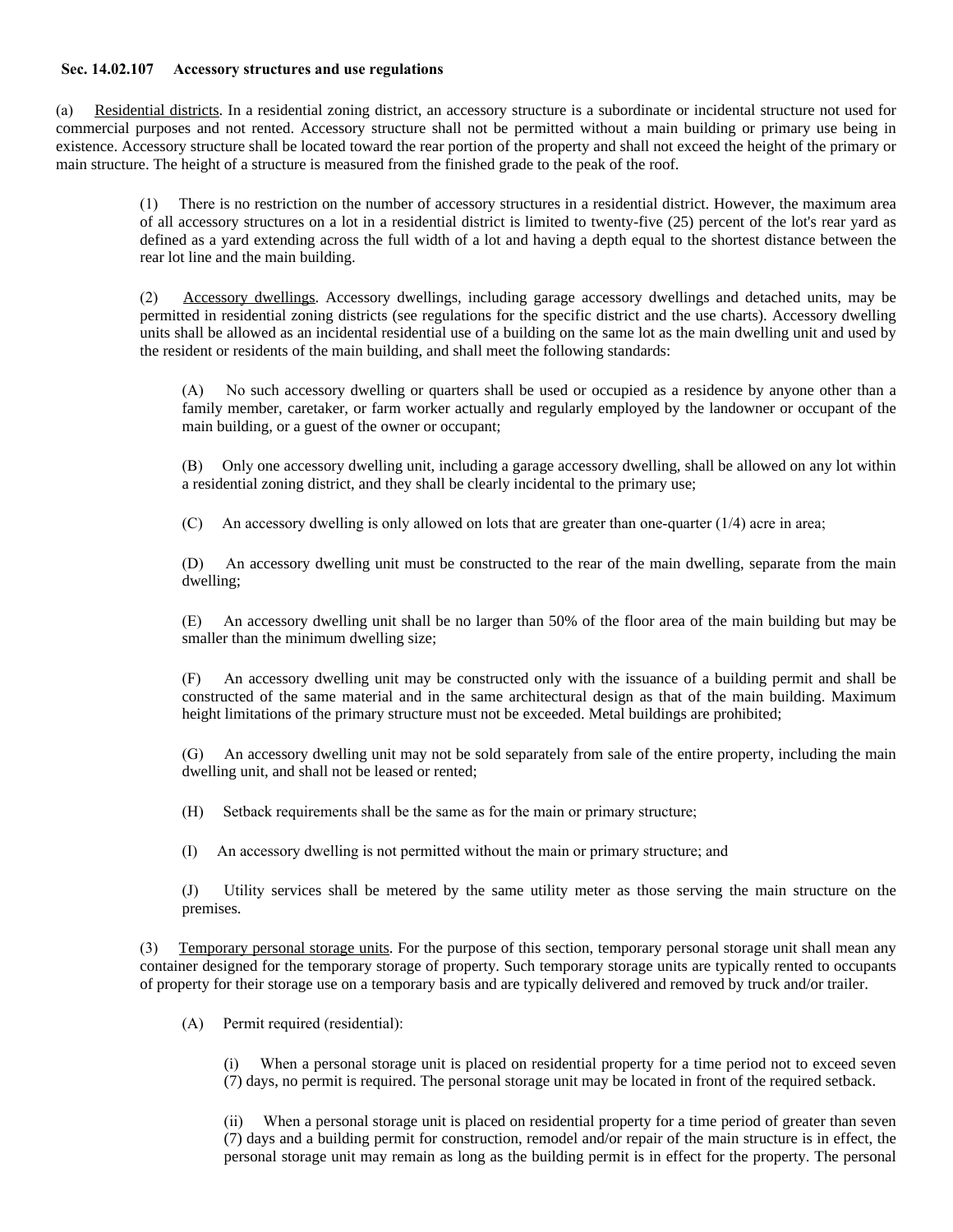storage unit may not be delivered until the building permit is issued. The personal storage unit must beremoved when the work for which the building permit was issued is complete or when the building permit becomes no longer valid, whichever occurs first.

(iii) No more than one (1) personal storage unit per dwelling unit shall be permitted to be placed on a single-family or two-family residential property.

## (b) Accessory structures in general.

(1) Regardless of the rear yard calculation, the maximum size of any one accessory structure shall be not more than 50% of the floor area of the primary or main building.

(2) Accessory structures shall have an exterior siding of brick, stone, stucco, wood, or cementitious fiber board and must be of a color palette which matches or complements the main structure. Galvanized metal siding is prohibited however, metal siding is allowed with the following standards.

- (A) Must have a pre-installed finish (paint).
- (B) Must have raised or standing seams.
- (C) Must have a corner trim.
- (D) Commercial shipping containers are not allowed as accessory structures in residential districts.
- (3) The following regulations shall govern the location, size, and use of all accessory structures.

(A) An accessory structure that is less than or equal to 200 square feet in size shall not be required to have a building permit but must meet setback requirements as stated for accessory structures.

(B) An accessory structure that is greater than 200 square feet in size shall be required to have a building permit and be inspected by the city.

(C) Accessory structures shall not be located within an easement or right-of-way or in any required front yard setback area.

(D) No accessory building shall be erected within ten feet (10') of any other building, except detached residential garages may be located within five feet (5') of the main dwelling.

(E) No detached residential garage or carport shall be erected or placed closer to any street or alley right-of-way line than the minimum yard requirements (building setback line) governing the district in which such garage or carport is located.

(F) No detached residential garage or carport shall be erected or placed within eight feet (8') from any side lot line.

(G) No accessory structure shall be erected or placed within five feet (5') of any side or rear lot line and shall not encroach upon any easement.

(4) The following items are required in order to be approved for an accessory structure permit.

(A) A scaled site plan, detailing property lines, existing and proposed buildings, and property setbacks.

(B) Scaled building elevations, detailing the materials and colors being used.

(C) Sites containing an OSSF (on-site septic system field) may require the approval of the building official prior to permit approval.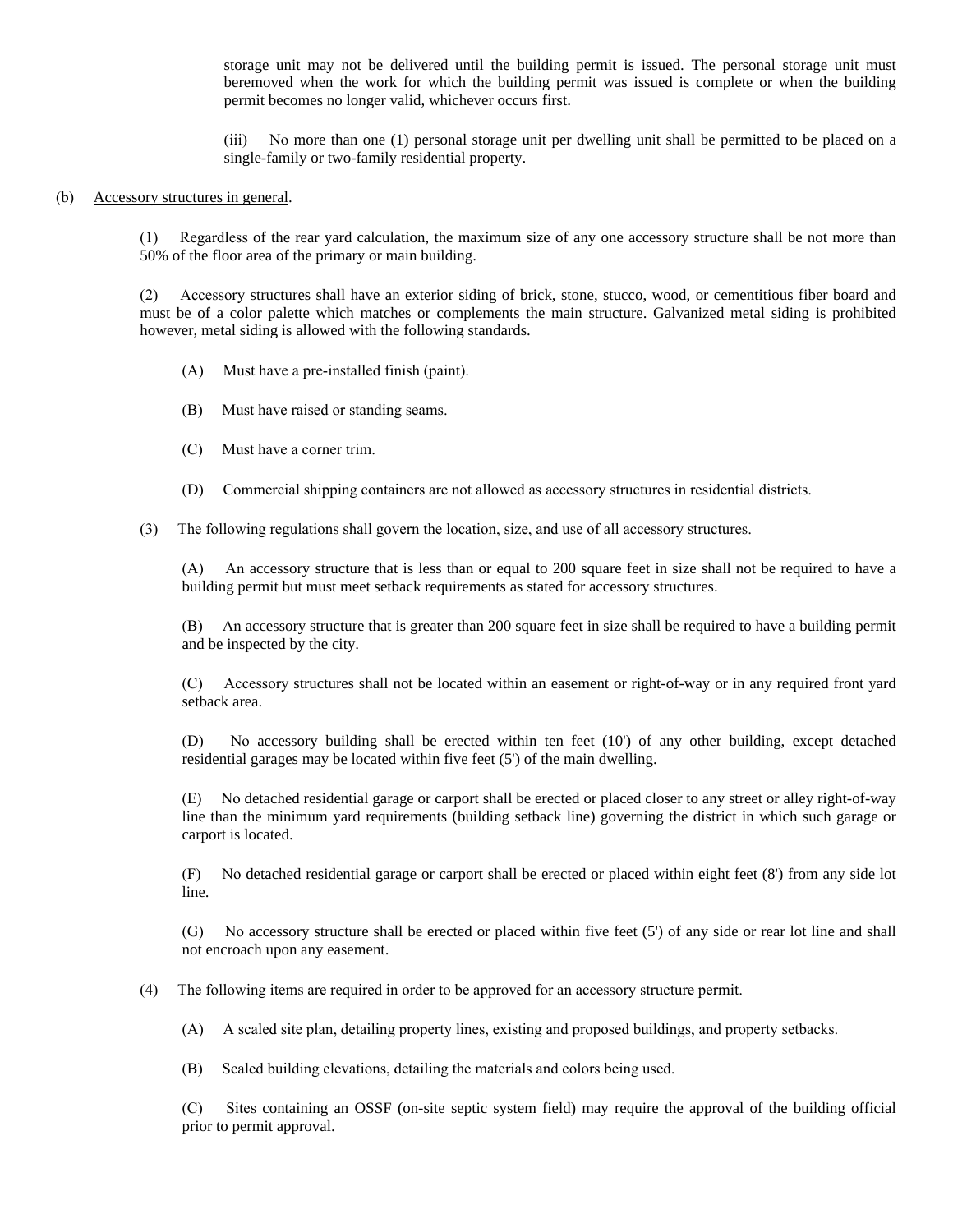(5) Adjacent to greenbelts. An accessory structure which is proposed for a lot or tract of land which is directly adjacent to and visible from a public or private greenway, golf course, park, playground or other community open space amenity shall observe a setback requirement equal to the setback requirement for the main structure on the same lot.

## (6) Steel shipping (cargo) containers.

(A) Steel shipping containers consist primarily of steel exterior, are manufactured to transport goods, have external measurements of twenty (20) or forty (40) feet in length by eight (8) feet six inches in height by eight (8) feet in width.

(B) Steel shipping containers are prohibited in any residential zoning district.

(C) Steel shipping containers are prohibited in any nonresidential zoning district unless they meet the following:

- (i) Are screened from view of any right-of-way or adjacent property by an approved fence.
- (ii) Are painted to match the primary structure.
- (iii) Are maintained to be free from rust.
- (iv) Meet all accessory structure setbacks.
- (v) Secured to the ground.
- (vi) May not be stacked.

(c) Nonresidential zoning districts. In nonresidential zoning districts, an accessory building is a subordinate building, the use of which is secondary to and supportive of the main building. Accessory buildings shall not be permitted without a main building or primary use being in existence. Accessory buildings should, whenever possible, be located toward the rear portion of the property, and shall be constructed of the same material and in the same architectural design as that of the main building.

> (1) Accessory buildings in nonresidential zoning districts shall not exceed the maximum height allowed in the specific zoning district. The height of a structure is measured from the finished grade to the peak of the roof.

> (2) In nonresidential zoning districts, the maximum size of an accessory building shall be not more than 50% of the floor area of the main building.

> (3) Accessory structures shall abide by the setbacks of the primary structure and shall not conflict with site features such as fire lanes, landscape buffers, required parking, and other issues deemed pertinent by the director.

(d) Barns. Barn for the purpose of this article shall be defined as a structure intended to provide shelter to livestock and for the storage of products, equipment and supplies related to the production of livestock and farming. Barns shall not be considered accessory structures and shall be only allowed on lots or tracts in excess of two (2) acres and shall conform to the following:

- (1) Barns on lots two to three acres.
	- (A) Maximum size shall be 2,000 square feet times the number of acres or portion thereof.
	- (B) Shall not be allowed without a main building.
	- (C) Shall have a minimum setback from side and rear property lines of twenty-five feet.
	- (D) The maximum height is the same as the maximum height of the primary structure.
- (2) Barns on lots over three acres.